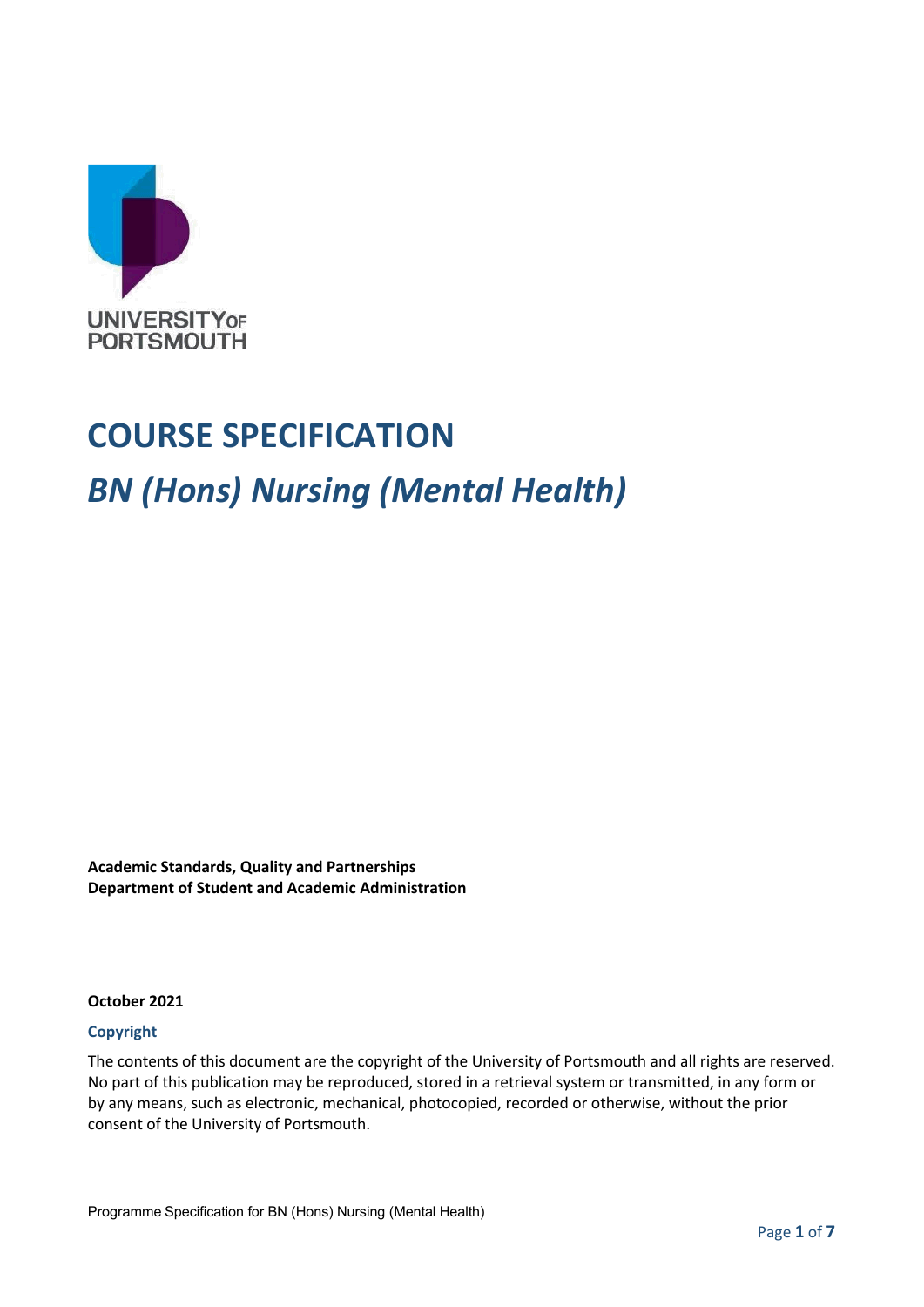# **COURSE SPECIFICATION**

.

| <b>Course Title</b>                                                                                  | BN (Hons) Nursing (Mental Health)                                                                                                   |
|------------------------------------------------------------------------------------------------------|-------------------------------------------------------------------------------------------------------------------------------------|
| <b>Final Award</b>                                                                                   | <b>Bachelor of Nursing (Hons)</b>                                                                                                   |
| <b>Exit Awards</b>                                                                                   | CertHE in Health and Care Studies<br>DipHE in Health and Care Studies<br><b>BSc in Health and Care Studies</b>                      |
| Course Code / UCAS code (if applicable)                                                              | U2898FTC / U2898PTC                                                                                                                 |
| Mode of study                                                                                        | Full & Part time                                                                                                                    |
| Mode of delivery                                                                                     | Campus                                                                                                                              |
| Normal length of course                                                                              | 3 years / 5 years                                                                                                                   |
| Cohort(s) to which this course specification<br>applies                                              | From September 2021 intake onwards                                                                                                  |
| <b>Awarding Body</b>                                                                                 | University of Portsmouth                                                                                                            |
| <b>Teaching Institution</b>                                                                          | University of Portsmouth                                                                                                            |
| Faculty                                                                                              | Science Faculty & Health                                                                                                            |
| School/Department/Subject Group                                                                      | School of Health & Care Professions                                                                                                 |
| School/Department/Subject Group webpage                                                              | http://www2.port.ac.uk/school-of-health-sciences-and-<br>social-work/? ga=2.38345376.245182025.1534763100-<br>2082030340.1534347468 |
| Course webpage including entry criteria                                                              | https://www.port.ac.uk/study/courses/bn-hons-nursing-<br>mental-health                                                              |
| Professional and/or Statutory Regulatory<br><b>Body accreditations</b>                               | <b>Nursing &amp; Midwifery Council</b>                                                                                              |
| <b>Quality Assurance Agency Framework for</b><br><b>Higher Education Qualifications (FHEQ) Level</b> | Level 6                                                                                                                             |

This course specification provides a summary of the main features of the course, identifies the aims and learning outcomes of the course, the teaching, learning and assessment methods used by teaching staff, and the reference points used to inform the curriculum.

This information is therefore useful to potential students to help them choose the right course of study, to current students on the course and to staff teaching and administering the course.

Further detailed information on the individual modules within the course may be found in the relevant module descriptors and the Course Handbook provided to students on enrolment.

Please refer to the [Course and Module Catalogue](https://course-module-catalog.port.ac.uk/#/welcome) for further information on the course structure and modules.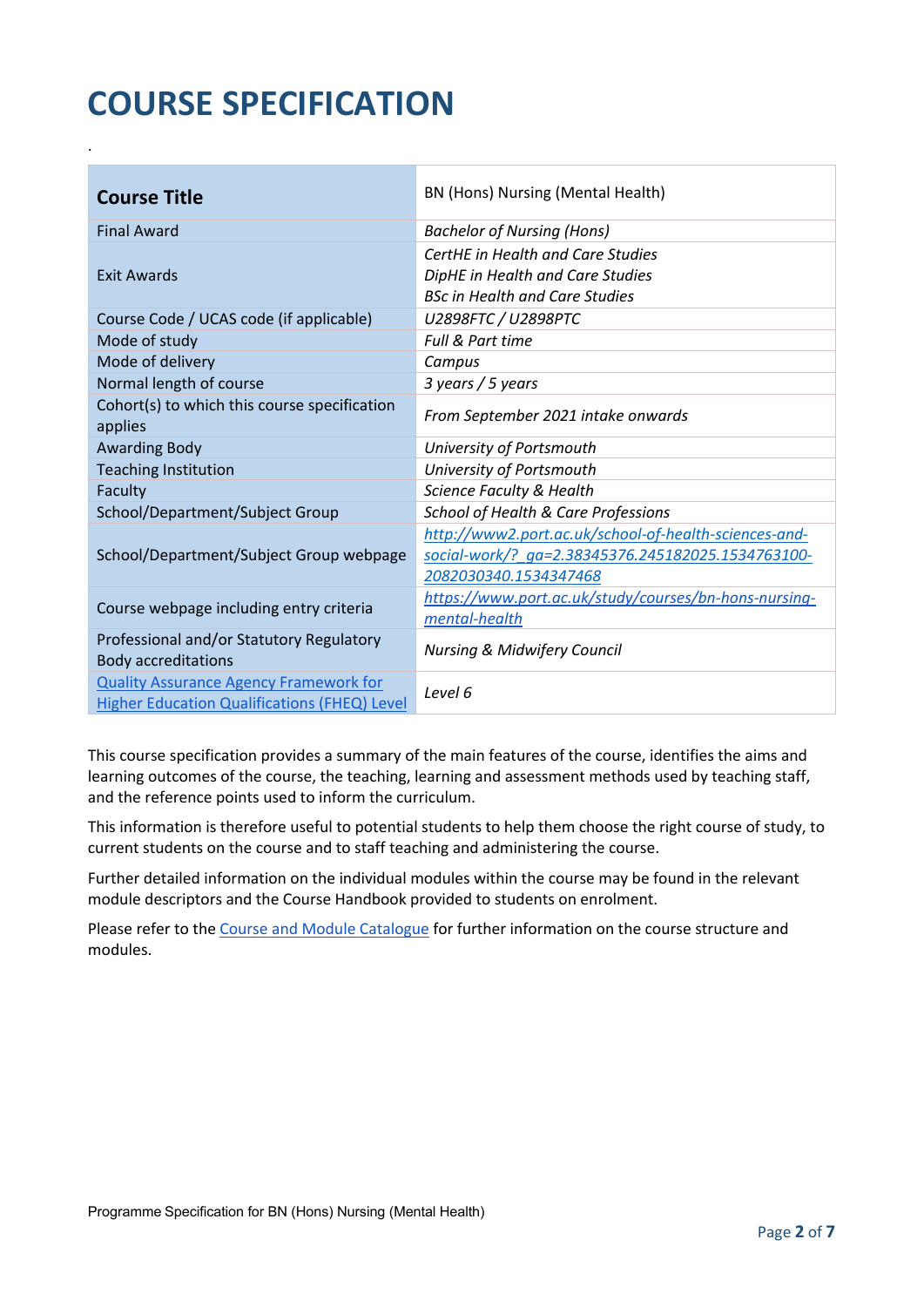## **Educational aims of the course**

- To Provide learning environments and clinical practice placements that enable the student to become a proficient, confident, safe and accountable mental health nurse equipped with the necessary knowledge, skills, capabilities and value-base to achieve fitness for practice, purpose, academic award and professional standing.
- To develop students as reflective and person-centred practitioners, congruent with the values expected of the nursing profession, demonstrated through placement learning.
- To develop a research informed understanding of both the theory and practice of mental health nursing through theoretical and placement learning.
- To instil independent learning in students and to develop students' analytical, critical and problem-solving skills.
- To develop students' intellectual, critical and practical skills in the acquisition, analysis, interpretation, evaluation and presentation of scientific health information.
- To introduce students to the practice and evaluation of scientific research.
- To provide a course that meets the Standards of Proficiency for registered nurses (NMC, 2018).
- To provide opportunities for students to develop appropriate study and transferable skills including time management, independent and group work, laboratory and clinical expertise, experimental design, data collection, data management and analysis, numeric and IT skills, oral and written communication, information retrieval, literature review and report writing skills.

## **Course Learning Outcomes and Learning, Teaching and Assessment Strategies**

The [Quality Assurance Agency for Higher Education \(QAA\)](http://www.qaa.ac.uk/en) sets out a national framework of qualification levels, and the associated standards of achievement are found in their [Framework for Higher Education](http://www.qaa.ac.uk/quality-code/the-existing-uk-quality-code/part-a-setting-and-maintaining-academic-standards)  [Qualifications](http://www.qaa.ac.uk/quality-code/the-existing-uk-quality-code/part-a-setting-and-maintaining-academic-standards) document.

The Course Learning Outcomes for this course are outlined in the tables below.

#### **A. Knowledge and understanding of:**

| LO<br>number   | <b>Learning outcome</b>                                                                                                                                                                                                                            | <b>Learning and</b><br><b>Teaching</b><br>methods                             | <b>Assessment</b><br>methods                                            |
|----------------|----------------------------------------------------------------------------------------------------------------------------------------------------------------------------------------------------------------------------------------------------|-------------------------------------------------------------------------------|-------------------------------------------------------------------------|
| A1             | Anatomy and physiology of the human body,<br>dysfunction, pathophysiology, immunology and<br>microbiology, including long term implications<br>(Platform 2, 3, NMC 2018).                                                                          | Lectures,<br>seminars, group<br>work, online<br>activity, etc.                | Portfolios, exam,<br>presentations<br>etc.                              |
| A2             | Ethical principles, values and moral concepts inherent<br>in mental health nursing and social care practice across<br>the lifespan, including diversity and equity in a multi-<br>cultural society (Platform 1, NMC 2018).                         | Lectures,<br>seminars, group<br>work, online<br>activity,<br>simulations etc. | Case reports,<br>portfolios,<br>posters,<br>presentations,<br>OSCE etc. |
| A <sub>3</sub> | Legal, professional and statutory codes of conduct and<br>responsibilities relevant to physical, mental and<br>sociocultural needs of a range of service users.<br>(Platform 1, 4, 6, NMC 2018).                                                   | Lectures,<br>seminars, group<br>work, online<br>activity,<br>simulations etc. | Reports, reviews,<br>portfolios,<br>posters,<br>presentations<br>etc.   |
| A4             | Contemporary health care policy and its impact upon<br>determining public health issues within the global and<br>local communities, and the mental health nurse's role<br>in health promotion and public health agendas.<br>(Platform 2, NMC 2018) | Lectures,<br>seminars, group<br>work, online<br>activity,<br>simulations etc. | Reports, posters,<br>presentations<br>etc.                              |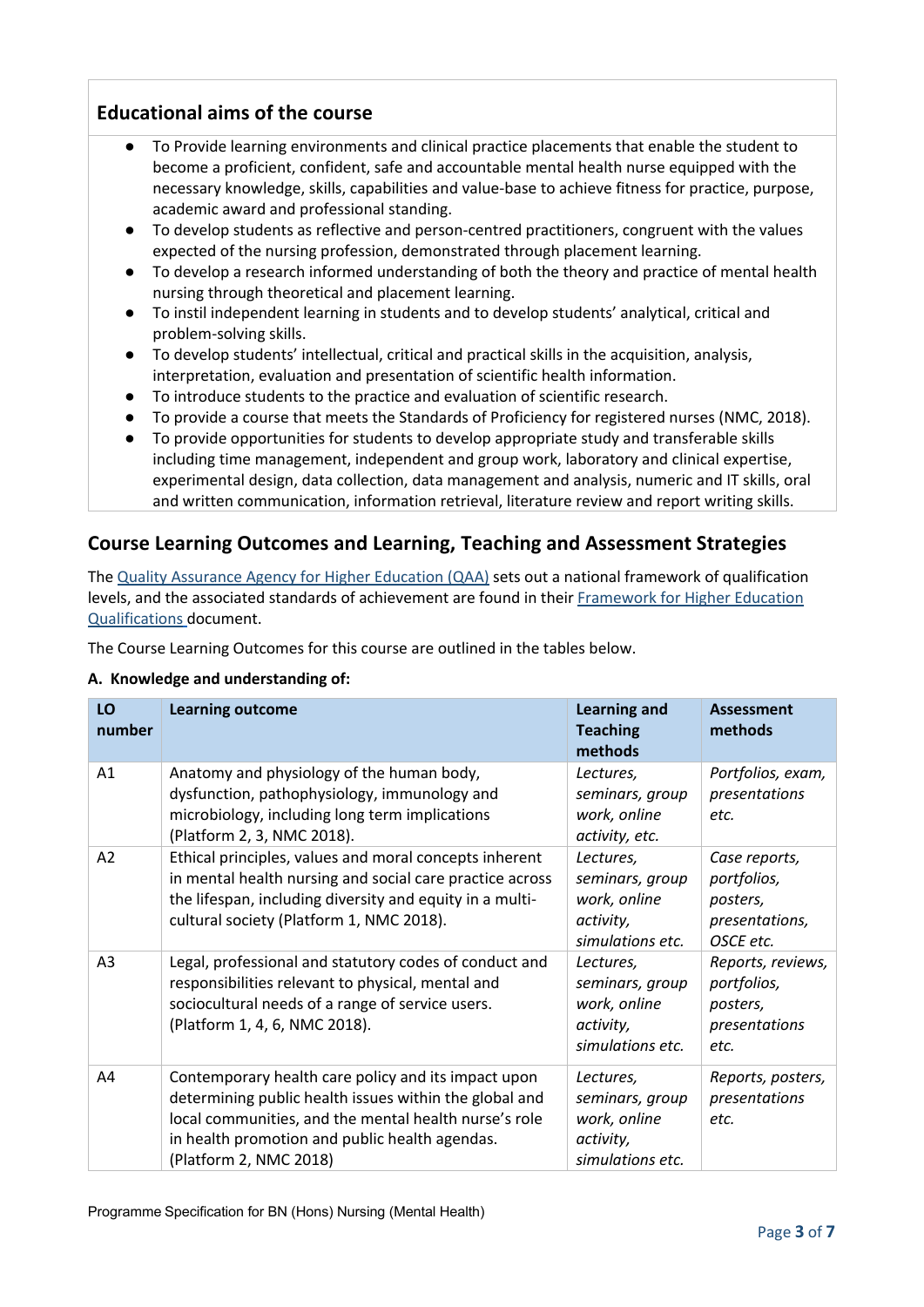| A5 | Legislation, legal, ethical and professional frameworks | Lectures,        | Reports,       |
|----|---------------------------------------------------------|------------------|----------------|
|    | for safe and effective medicines management along       | seminars, group  | portfolios,    |
|    | with the fundamentals of pharmacology and               | work, online     | presentations, |
|    | therapeutic effects of major drug groups on the body.   | activity,        | PAD etc.       |
|    | (Platform 4, NMC 2018)                                  | simulations etc. |                |

## **B. Cognitive (Intellectual or Thinking) skills, able to:**

| LO<br>number   | <b>Learning outcome</b>                                                                                                                                                                                                                      | <b>Learning and</b><br><b>Teaching</b><br>methods                             | <b>Assessment</b><br>methods                                                         |
|----------------|----------------------------------------------------------------------------------------------------------------------------------------------------------------------------------------------------------------------------------------------|-------------------------------------------------------------------------------|--------------------------------------------------------------------------------------|
| <b>B1</b>      | Think analytically, using higher levels of professional<br>judgments and decision making in increasing complex<br>care environments. (Platform 1, 4, 5, NMC 2018)                                                                            | Lectures,<br>seminars, group<br>work,<br>simulations etc.                     | Reports, reviews,<br>portfolios, PAD,<br>presentations,<br>OSCE,<br>Examination etc. |
| <b>B2</b>      | Apply skills of critical analysis to real life situations and<br>evaluate practice and theoretical evidence which<br>contributes to an understanding of practice and service<br>delivery (Platform 1, 4, 5, NMC 2018).                       | Practice, group<br>work, online<br>activity,<br>simulations etc.              | Reviews, PAD,<br>project, posters,<br>presentations,<br>exam etc.                    |
| B <sub>3</sub> | Demonstrate the development of skills in intellectual<br>debate, knowledge and skills in clinical reasoning,<br>structured evaluation and problem solving (Platform 1,<br>4, 5, 7, NMC 2018).                                                | Seminars, group<br>work, online<br>activity,<br>simulations etc.              | Reports, reviews,<br>project, PAD,<br>presentations<br>etc.                          |
| <b>B4</b>      | Utilise reflective strategies to maintain own<br>professional development through a portfolio which<br>demonstrates effective self-appraisal and personal<br>development planning following constructive feedback.<br>(Platform 1, NMC 2018) | Lectures,<br>seminars, group<br>work, online<br>activity,<br>simulations etc. | Reports, project,<br>PAD, portfolios,<br>etc.                                        |

## **C. Practical (Professional or Subject) skills, able to:**

| LO<br>number   | <b>Learning outcome</b>                                                                                                                                                                                                                                                                                                                                            | <b>Learning and</b><br><b>Teaching</b><br>methods                             | <b>Assessment</b><br>methods                                                        |
|----------------|--------------------------------------------------------------------------------------------------------------------------------------------------------------------------------------------------------------------------------------------------------------------------------------------------------------------------------------------------------------------|-------------------------------------------------------------------------------|-------------------------------------------------------------------------------------|
| C <sub>1</sub> | Practice independently and make autonomous<br>decisions, in a way that empowers and respects the<br>safety, dignity, rights, choices and wishes of a diverse<br>range of service users across the lifespan, their carers<br>and families in a manner that is consistent with<br>professional, ethical and legal frameworks. (Platform 1,<br>3, 4, 5, 7, NMC 2018). | Lectures,<br>seminars, group<br>work, online<br>activity,<br>simulations etc. | Practice<br>assessment<br>document (PAD),<br>reports, OSCE,<br>etc.                 |
| C <sub>2</sub> | Plan, deliver and evaluate high standard,<br>compassionate, evidence based and person centred<br>care across all age groups, in partnership with service<br>users, carers and their families and the wider health<br>and social care team. (Platform 1, 3, 4, 5, 7, NMC 2018)                                                                                      | Lectures,<br>seminars, group<br>work, online<br>activity,<br>simulations etc. | Practice<br>assessment<br>document (PAD),<br>written<br>examinations,<br>OSCEs etc. |
| C <sub>3</sub> | Critically evaluate appropriate evidence and research in<br>order to safely and systematically assess, plan,<br>implement and evaluate the physical, mental and socio-                                                                                                                                                                                             | Lectures,<br>seminars, group<br>work, online                                  | Practice<br>assessment<br>document (PAD),                                           |

Programme Specification for BN (Hons) Nursing (Mental Health)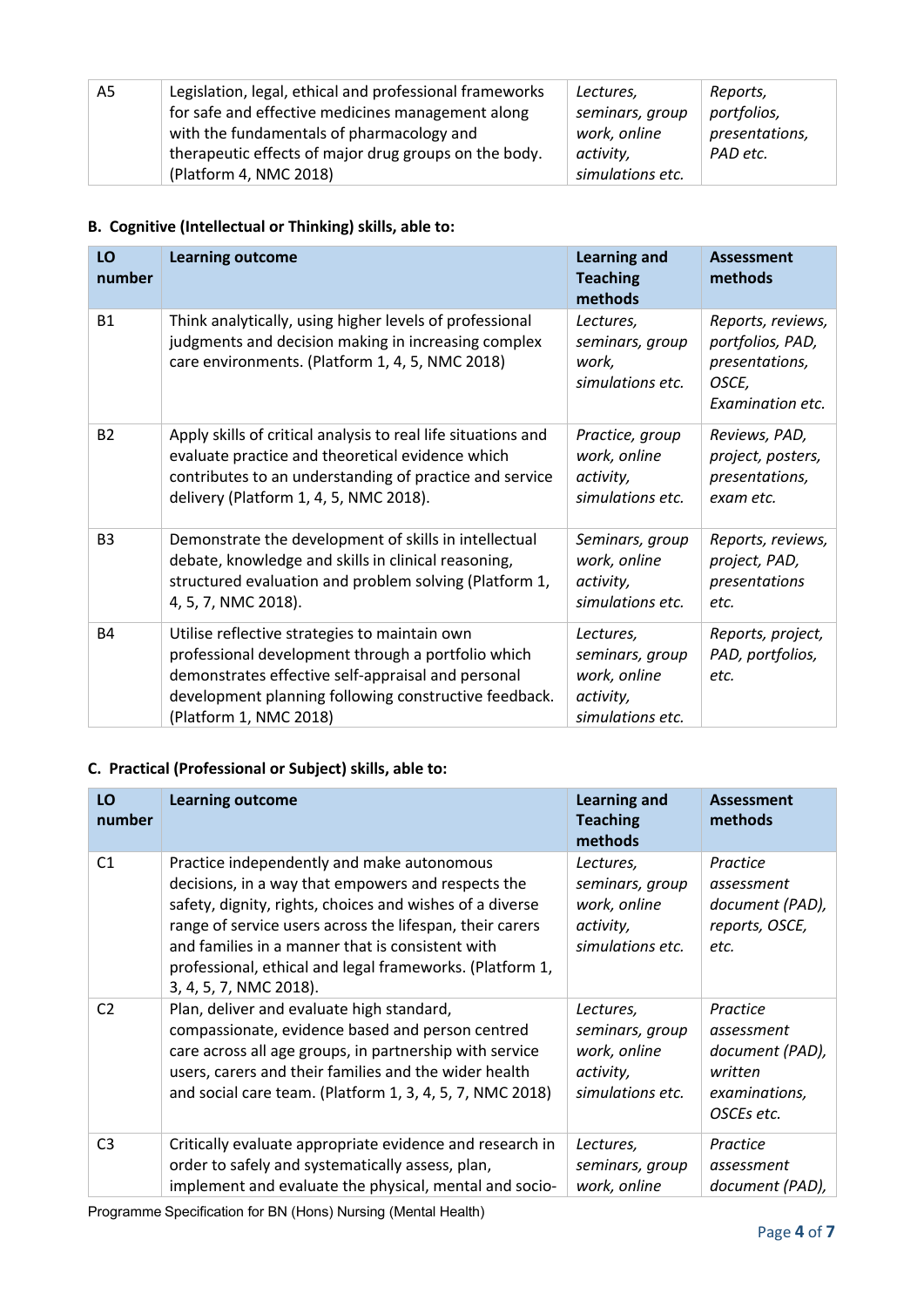|                | cultural needs of a range of service users who may<br>present with complex acute and long term physical,<br>mental health and learning disability needs across the<br>lifespan. (Platform 2, 3, 4, 5, 6, 7, NMC 2018)                                                                                                      | activity,<br>simulations etc.                                                 | written<br>examinations,<br>Project, Reports<br>OSCEs etc.                           |
|----------------|----------------------------------------------------------------------------------------------------------------------------------------------------------------------------------------------------------------------------------------------------------------------------------------------------------------------------|-------------------------------------------------------------------------------|--------------------------------------------------------------------------------------|
| C <sub>4</sub> | Critically evaluate the changing needs of service users<br>and carers when planning, supporting and delivering<br>care throughout the end of life by respecting their<br>choices and responding to the potential and actual<br>impact of loss and bereavement upon the family.<br>(Platform 1, 2, 3, 4, 5, 6, 7, NMC 2018) | Lectures,<br>seminars, group<br>work, online<br>activity,<br>simulations etc. | <b>OSCE, Practice</b><br>assessment<br>document (PAD),<br>project, etc.              |
| C <sub>5</sub> | Manage service users' medication therapies safely and<br>effectively within the relevant legal frameworks.<br>(Platform 1, 2, 3, 4, 5, 6, 7, NMC 2018)                                                                                                                                                                     | Lectures,<br>seminars, online<br>activity,<br>simulations etc.                | Practice<br>assessment<br>document (PAD),<br>Presentations,<br>reports OSCEs<br>etc. |

#### **D. Transferrable (Graduate and Employability) skills, able to:**

| LO<br>number   | <b>Learning outcome</b>                                                                                                                                                                                                                                                                                                           | <b>Learning and</b><br><b>Teaching</b><br>methods                             | <b>Assessment</b><br>methods                                                              |
|----------------|-----------------------------------------------------------------------------------------------------------------------------------------------------------------------------------------------------------------------------------------------------------------------------------------------------------------------------------|-------------------------------------------------------------------------------|-------------------------------------------------------------------------------------------|
| D <sub>1</sub> | Be an autonomous practitioner in managing your work<br>and care delivery to raising professional standards<br>(Platform 1, 2, 3, 4, 5, 6, 7, NMC 2018)                                                                                                                                                                            | Group work,<br>online activity,<br>simulations etc.                           | Practice<br>assessment<br>document<br>(PAD), project,<br>presentations<br>etc.            |
| D <sub>2</sub> | Work independently and effectively in teams utilising<br>your leadership skills and respecting other people's<br>contributions, demonstrating the ability to coordinate<br>multi-professional and interprofessional care in acute<br>inpatient, community and public health contexts.<br>(Platform 1, 2, 3, 4, 5, 6, 7, NMC 2018) | Seminars, group<br>work, practice,<br>simulations etc.                        | Practice<br>assessment<br>document<br>(PAD), OSCEs,<br>etc.                               |
| D <sub>3</sub> | Acquire, analyse, evaluate, synthesise and apply<br>research skills from a wide range of sources, and<br>understand their significance for patient safety<br>(Platform 1, 2, 5, 7, NMC 2018).                                                                                                                                     | Lectures,<br>seminars, group<br>work, online<br>activity,<br>simulations etc. | Practice<br>assessment<br>document (PAD),<br>reports, reviews,<br>project, etc.           |
| D <sub>4</sub> | Approach problem solving in a systematic way and<br>demonstrate the values required for safe, effective and<br>person-centred practice (Platform 1, 2, 3, 4, 5, NMC<br>2018)                                                                                                                                                      | Lectures,<br>seminars, group<br>work, online<br>activity,<br>simulations etc. | Practice<br>assessment<br>document (PAD),<br>reports, reviews,<br>project, OSCEs,<br>etc. |

## **Academic Regulations**

The current University of Portsmouth [Examination and Assessment](https://policies.docstore.port.ac.uk/policy-107.pdf?_ga=2.131457675.540844788.1634122712-192857226.1625573931) [Regulations](https://policies.docstore.port.ac.uk/policy-107.pdf?_ga=2.131457675.540844788.1634122712-192857226.1625573931) will apply to this course. For pre-registration nursing, the Nursing and Midwifery Council (2018, Part 1: Standards framework for nursing and midwifery education, 5.12, page 12) states that there is no compensation between theory and

Programme Specification for BN (Hons) Nursing (Mental Health)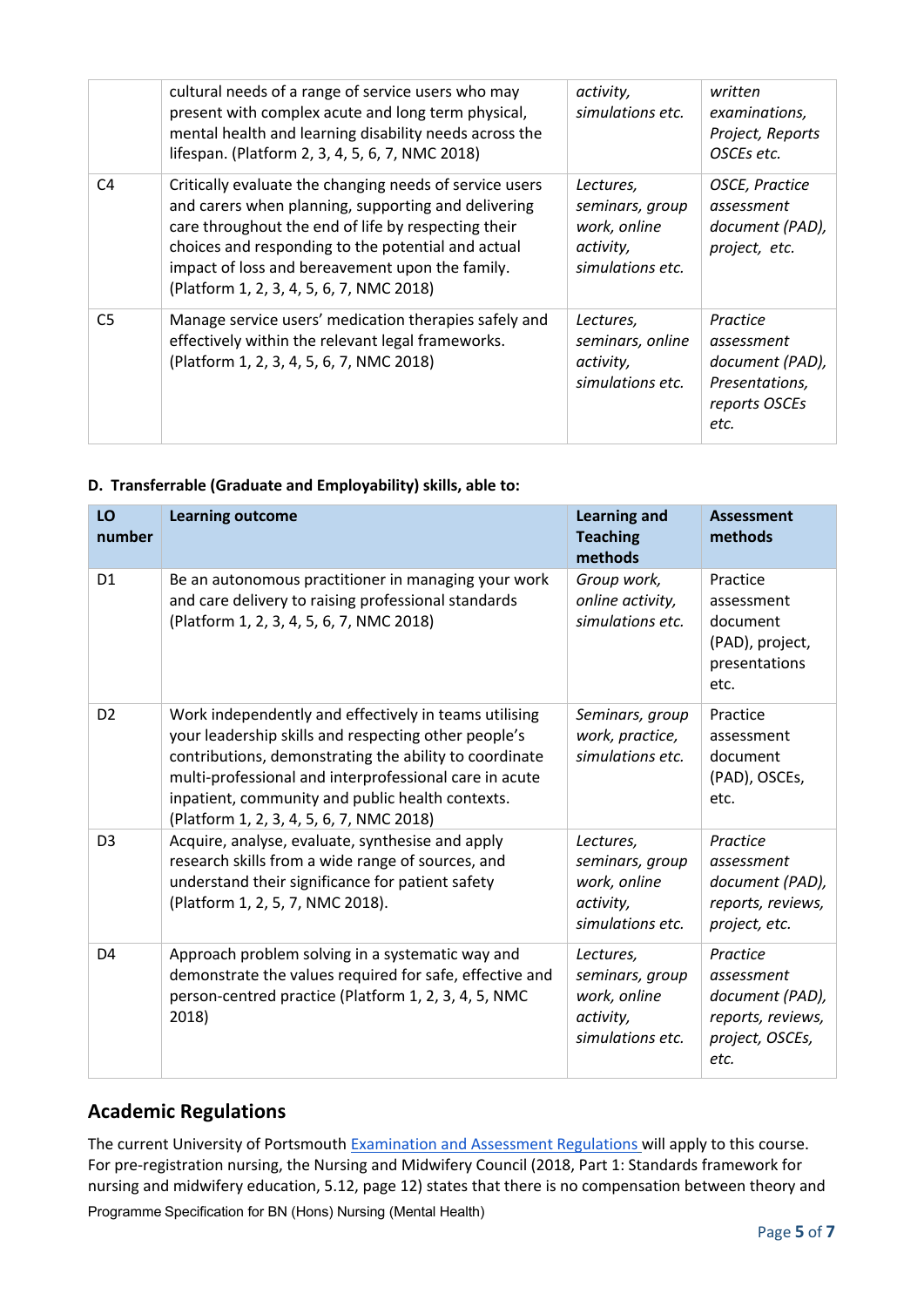practice learning. In addition, recognition of prior learning that is capable of being mapped to the Standards of Proficiency for registered nurses and programme outcomes, is permitted, up to a maximum of 50 percent of the programme. This is in accordance with the standards of the Nursing and Midwifery Council (2018) Part 3: Standards for pre-registration nursing programmes, (NMC, 2018, page 8).

## **Support for Student Learning**

The University of Portsmouth provides a comprehensive range of support services for students throughout their course, details of which are available at the [MyPort](http://myport.ac.uk/) student portal.

#### **In addition to these University support services this course also provides:**

- The Course is managed by a Course Leader
- Specific induction programme introduces the student to the University and their course
- Each student has a personal tutor, responsible for academic support and pastoral guidance
- Faculty Learning Support Tutors
- The Academic Skills Unit (ASK)
- The Additional Support and Disability Advice Centre (ASDAC)
- Maths Cafe
- Student course and unit handbooks provide information about the course.
- Feedback is provided for all assessments
- Personal Development Planning (PDP) for all awards
- Laboratory and simulation of practice teaching and assessment facilities
- Faculty Placement Office
- Student preparation prior to and during clinical placements, supervisor and practice assessor assigned to each student)
- Link lecturers from the course team
- Timetabled tutorial system

## **Evaluation and Enhancement of Standards and Quality in Learning and Teaching**

The University of Portsmouth undertakes comprehensive monitoring, review and evaluation of courses within clearly assigned staff responsibilities. Student feedback is a key feature in these evaluations, as represented in our [Policy for Listening to and Responding to the Student Voice](http://policies.docstore.port.ac.uk/policy-069.pdf) where you can also find further information.

### **Reference Points**

The course and outcomes have been developed taking account of:

*Insert additional reference points or delete as required*

- [University of Portsmouth Curriculum Framework Specification](http://policies.docstore.port.ac.uk/policy-217.pdf)
- [University of Portsmouth Vision 2030 and Strategy 2025](https://www.port.ac.uk/about-us/our-ambition/our-strategy)
- [University of Portsmouth Code of Practice for Work-based](http://policies.docstore.port.ac.uk/policy-151.pdf) and Placement Learning
- [Quality Assurance Agency UK Quality Code for Higher Education](https://www.qaa.ac.uk/quality-code)
- [Quality Assurance Agency Framework for Higher Education Qualifications](http://www.qaa.ac.uk/quality-code/the-existing-uk-quality-code/part-a-setting-and-maintaining-academic-standards)
- Requirements of Professional and/or Statutory Regulatory Bodies: Nursing & Midwifery Council (2018)
- The Framework for Technology Enhanced Learning (DH, 2011)
- Vocational and professional experience, scholarship and research expertise of the University of Portsmouth's academic members of staff
- **National Occupational Standards**